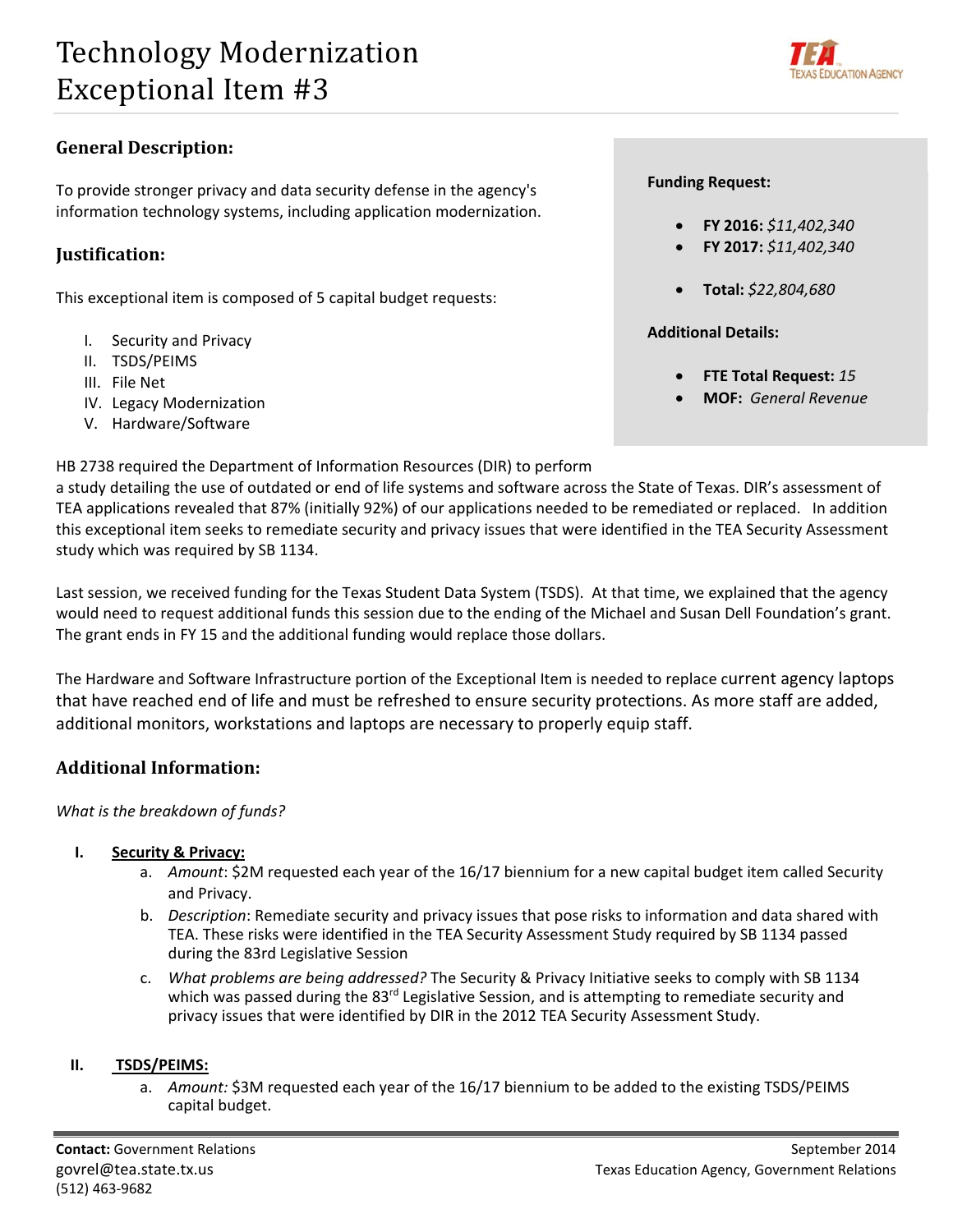# Technology Modernization Exceptional Item #3



- b. *Description:* Modernize and streamline the Public Education Information Management System (PEIMS) mandatory data collection process and other appropriate data collections through the Texas Student Data System (TSDS). All school districts and charter schools are currently utilizing TSDS for Unique ID and Early Childhood Data System collections. TEA also has over 150 school districts and charter schools participating in the studentGPS Dashboards and PEIMS. Over the next two years, all school districts and charter schools will be utilizing the TSDS PEIMS system. As the system expands, TEA needs to retain sufficient staff and infrastructure to maintain quality, meet timelines, and provide current technology applications to end users.
- c. *What problems are being addressed?* TSDS will improve the quality of mandatory data collection, management, and reporting in Texas education. It puts real‐time student performance data in the hands of educators to improve student achievement.

## **III. File Net Replacement:**

- a. *Amount:* \$750K requested each year of the 16/17 biennium for a new capital budget item called File Net Replacement.
- b. *Description:* Replace the FileNET document management repository software since it reaches vendor end‐of‐service support September 2014. Without vendor support, the integrity and availability of documents stored in the system are at risk.
- c. *What problems are being addressed?* FileNET is the current document management repository software used by TEA. As of September 2014 the vendor will no longer provide maintenance/support of this product. TEA needs to replace our current FileNET application to insure critical records management remains intact.

#### **IV. Legacy Modernization Phase 1:**

- a. Amount: \$5,377,340 requested each year of the16/17 biennium for a new capital budget item called Legacy Modernization Phase I.
- b. *Description:* The evaluation and replacement of TEA applications that were deemed outdated as a result of HB 2738, passed during the 83rd Legislative Session, or that are end of life.
- c. *What problems are being addressed?* The Legacy Modernization initiative seeks to comply with HB 2738 that was passed during the 83<sup>rd</sup> Legislative Session which required DIR to survey all TEA applications and determine if they were outdated or needing remediation. 87% of TEA applications were deemed obsolete as a result of the study and TEA is attempting to take proactive steps to reduce the risk of data breach and protect private student, teacher and employee information that is stored in applications. Legacy applications also need to be replaced to alleviate the support of multiple versions of outdated software and infrastructure which is costly for licensing and staff time. Due to current staff restraints, TEA has created a master spreadsheet of legacy applications, prioritized them, and will be modernizing outdated applications in multiple phases.

#### **V. Hardware/Software Infrastructure:**

- a. Amount: \$275K requested each year of the 16/17 biennium to be added to the existing Hardware/Software Infrastructure capital budget.
- b. *Description:* The continued need to ensure agency staff has secure access to Hardware/Software Infrastructure that process/store confidential data.
- c. *What problems are being addressed?* TEA seeks to ensure agency staff has secure access to current technologies to allow them to continue providing quality services to help schools meet the educational needs of all students.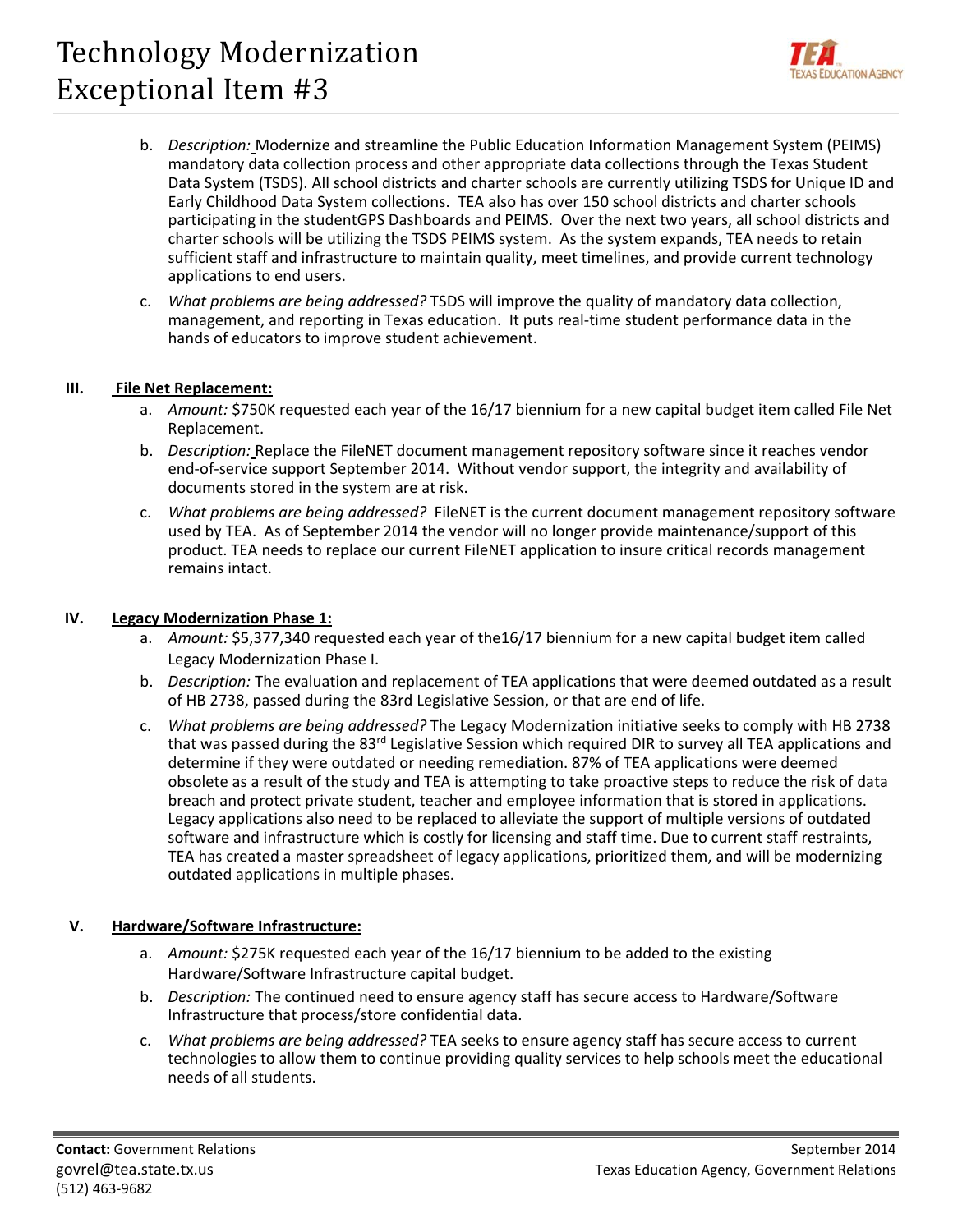

## *Will this be an ongoing exceptional item for the agency?*

- We do not anticipate TSDS to be an Exceptional Item every biennium. However, there may be additional funding needed depending on school districts that adopt the additional optional components such as Student GPS dashboards.
- Next session (2018‐2019) we anticipate that the financial needs for Phase 2 of the Legacy Modernization will remain the same at \$5,377,340 each year of the FY 18/19 biennium. TEA seeks to remediate or replace obsolete applications that were not addressed in FY 16/17. Applications that were remediated/upgraded in FY 16/17 will require maintenance updates to continue to operate on current software/hardware platforms.
- Security and Privacy will be an ongoing exceptional item for the agency. Once applications are remediated/upgraded it is imperative to continue routine software/hardware maintenance to ensure that they remain up to date.
- FileNET will not be an ongoing exceptional item for the agency. This is an FY 2016‐2017 ask only.
- Hardware/Software is an exceptional item for FY 2016‐2017 only to increase the capital project baseline.

## What are the 15 FTEs for and will they be permanent additions to the agency's FTE cap?

 15 additional FTEs are needed permanently to conduct and perform the work required to either replace or remediate those Phase 1 outdated applications found in the Legacy Modernization study by DIR. This staff will also be responsible for implementing the other phases of Legacy modernization.

## *What if the exceptional item is not funded?*

- TEA will continue to operate using aging technology that will eventually become end of life and unsupported, which will pose risks to information and data shared with TEA.
- If TSDS/PEIMS is not funded deployment will slow significantly. By the end of the fiscal year PEIMS will be done, however if not funded deployment to districts will be suspended. The additional 106 data collections expected to transition to the TSDS platform will also be suspended.

## **Previous Funding & Timeline for TSDS**

 *What is the history of funding for TSDS?*

- 2002 PriceWaterhouseCoopers study estimated \$81M to reinvent PEIMS
- 2009 IBM TDCARSI report estimated \$106M to reinvent PEIMS over 6 years
- 04‐05 TEA requested \$10M…denied
- 08-09 TEA requested \$20.5M ...denied; \$4.8M appropriated
- 10-11: Rider authority provided to establish capital budget for major state system funded by gifts, grants, & fed. funds
- Capital/Alternative funding history
	- o Federal: SLDS I & II: \$26M
	- o Michael and Susan Dell Foundation: \$8.4M
	- o PEIMS (Capital ongoing): \$3.8M